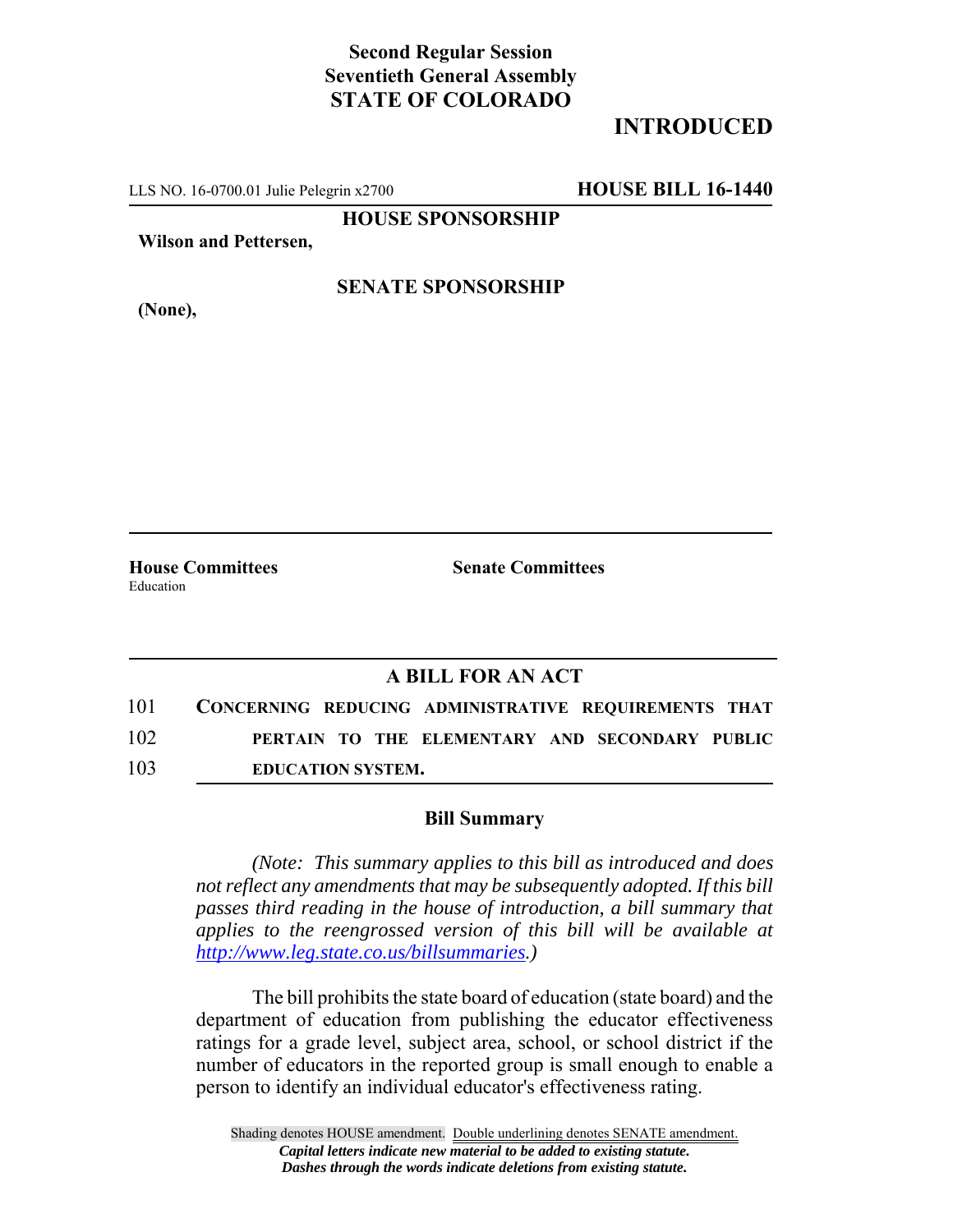Under current law, a small rural school district or a public school of a small rural school district may submit a performance plan every 2 years instead of annually if the school district is accredited or accredited with distinction or if the public school is operating under a performance plan. The bill extends this provision to all school districts and public schools.

Under current law, the department makes the core course level participation and performance reports available on its website starting in the 2016-17 academic year. The bill delays public reporting of this information for 2 years.

The bill requires the state board to ensure that policies, guidelines, and rules do not impose an undue burden on local education providers and, when appropriate to avoid an undue burden, to adopt guidelines, policies, and rules that apply specifically to rural local education providers.

1 *Be it enacted by the General Assembly of the State of Colorado:*

2 **SECTION 1.** In Colorado Revised Statutes, 22-9-104, **add** (3) as

3 follows:

 **22-9-104. State board - powers and duties - rules.** (3) THE STATE BOARD AND THE DEPARTMENT SHALL NOT MAKE PUBLICLY AVAILABLE THE EDUCATOR EFFECTIVENESS RATINGS FOR A GRADE LEVEL, SUBJECT AREA, PUBLIC SCHOOL, OR SCHOOL DISTRICT IF THE NUMBER OF EDUCATORS FOR THE GRADE LEVEL, SUBJECT AREA, PUBLIC SCHOOL, OR SCHOOL DISTRICT IS SMALL ENOUGH TO ENABLE A PERSON TO DETERMINE AN INDIVIDUAL EDUCATOR'S EFFECTIVENESS RATING. **SECTION 2.** In Colorado Revised Statutes, 22-11-210, **amend** 12 (2) (b) (II) as follows: **22-11-210. Public schools - annual review - plans - supports and interventions - rules - repeal.** (2) (b) (II) A small rural school district THAT IS AUTHORIZED TO SUBMIT A SINGLE PLAN PURSUANT TO

17 pursuant to section 22-11-303 (4) to submit a school district performance

16 SUBPARAGRAPH (I) OF THIS PARAGRAPH (b) AND that is authorized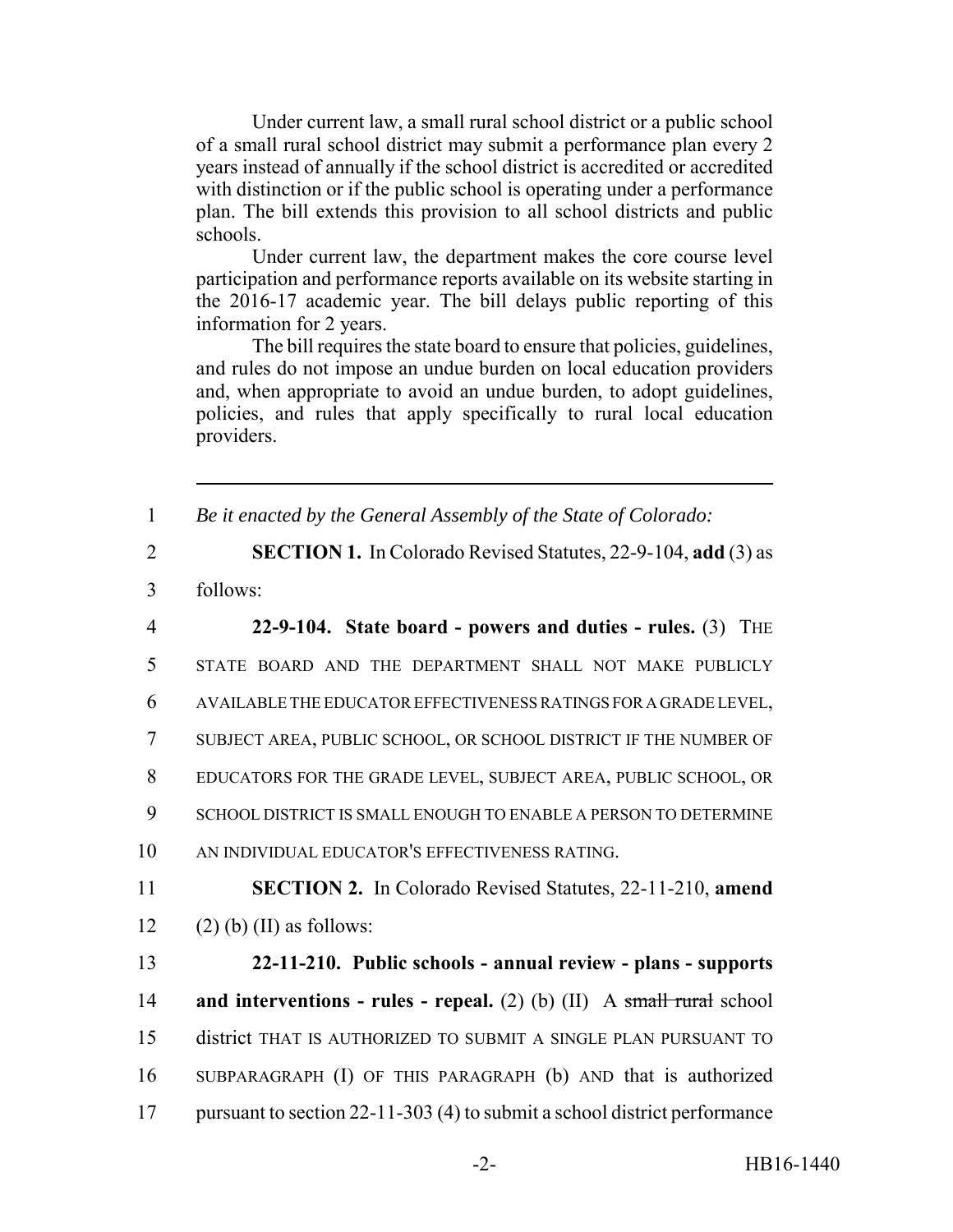plan every two years may submit a single plan to satisfy the school district 2 and school plan requirements only if each of the public schools that is included in the single plan is authorized pursuant to section 22-11-403 (4) 4 to submit a school performance plan every two years. As used in this subparagraph (II), a small rural school district is a school district in Colorado that the department determines is rural based on the geographic size of the school district and the distance of the school district from the nearest large, urbanized area. and that enrolls fewer than one thousand two hundred students.

 **SECTION 3.** In Colorado Revised Statutes, 22-11-303, **amend** (4) (a); and **repeal** (4) (b) as follows:

 **22-11-303. Accredited or accredited with distinction - performance plan - school district or institute - contents - adoption.** (4) (a) Notwithstanding the provisions of paragraph (a) of subsection (1) OR PARAGRAPH (a) OF SUBSECTION (2) of this section to the contrary, the 16 local school board of a small rural school district OR THE INSTITUTE BOARD may adopt and submit to the department a school district performance plan for the school district OR THE INSTITUTE as described in subsection (3) of this section every two years so long as the school district OR THE INSTITUTE maintains the status of accredited or accredited with distinction.

22 (b) As used in paragraph (a) of this subsection  $(4)$ , a small rural school district is a school district in Colorado that the department 24 determines is rural, based on the geographic size of the school district and 25 the distance of the school district from the nearest large, urbanized area, 26 and that enrolls fewer than one thousand two hundred students.

**SECTION 4.** In Colorado Revised Statutes, 22-11-403, **amend**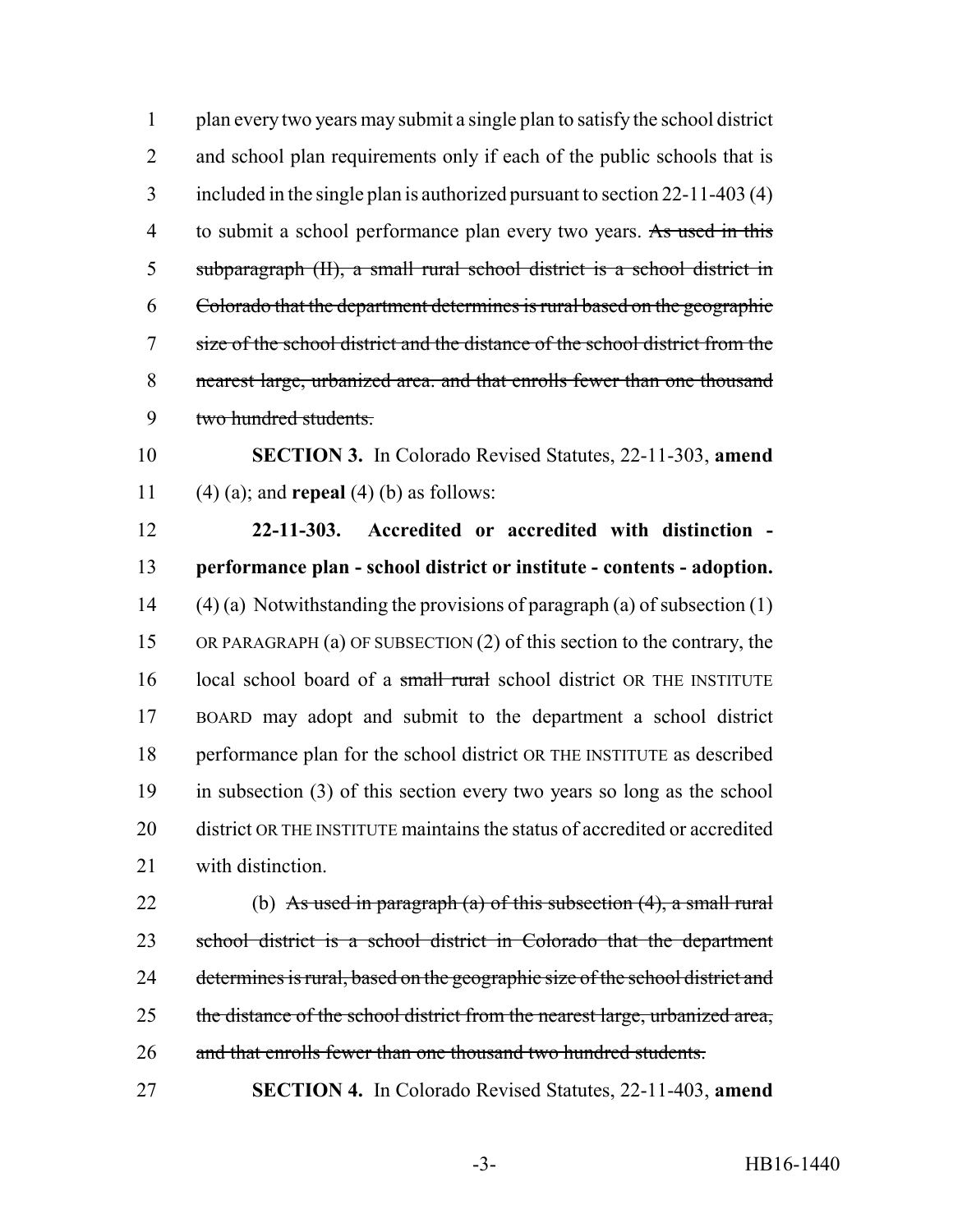(5) (a); and **repeal** (5) (b) as follows:

 **22-11-403. School performance plan - contents.** (5) (a) Notwithstanding any provision of this section to the contrary, the school principal and the school district superintendent, or his or her designee, of FOR a DISTRICT public school, of a small rural school district OR THE SCHOOL PRINCIPAL FOR AN INSTITUTE CHARTER SCHOOL, may adopt a school performance plan for the public school as described in subsection (3) of this section every two years so long as the state board, pursuant to section 22-11-210, requires the public school to implement a performance plan. 11 (b) As used in paragraph (a) of this subsection  $(5)$ , a small rural school district is a school district in Colorado that the department determines is rural, based on the geographic size of the school district and 14 the distance of the school district from the nearest large, urbanized area, 15 and that enrolls fewer than one thousand two hundred students. **SECTION 5.** In Colorado Revised Statutes, 22-11-503.5, **amend** (4) as follows: **22-11-503.5. Student performance by course level - report - definitions.** (4) Commencing with the 2016-17 academic year 2017-18 SCHOOL YEAR, the department shall also make the core course level participation and performance reports available on the department's website. **SECTION 6.** In Colorado Revised Statutes, 22-2-106, **add** (1) (i) as follows: **22-2-106. State board - duties.** (1) It is the duty of the state board: (i) TO ENSURE THAT THE RULES PROMULGATED BY THE STATE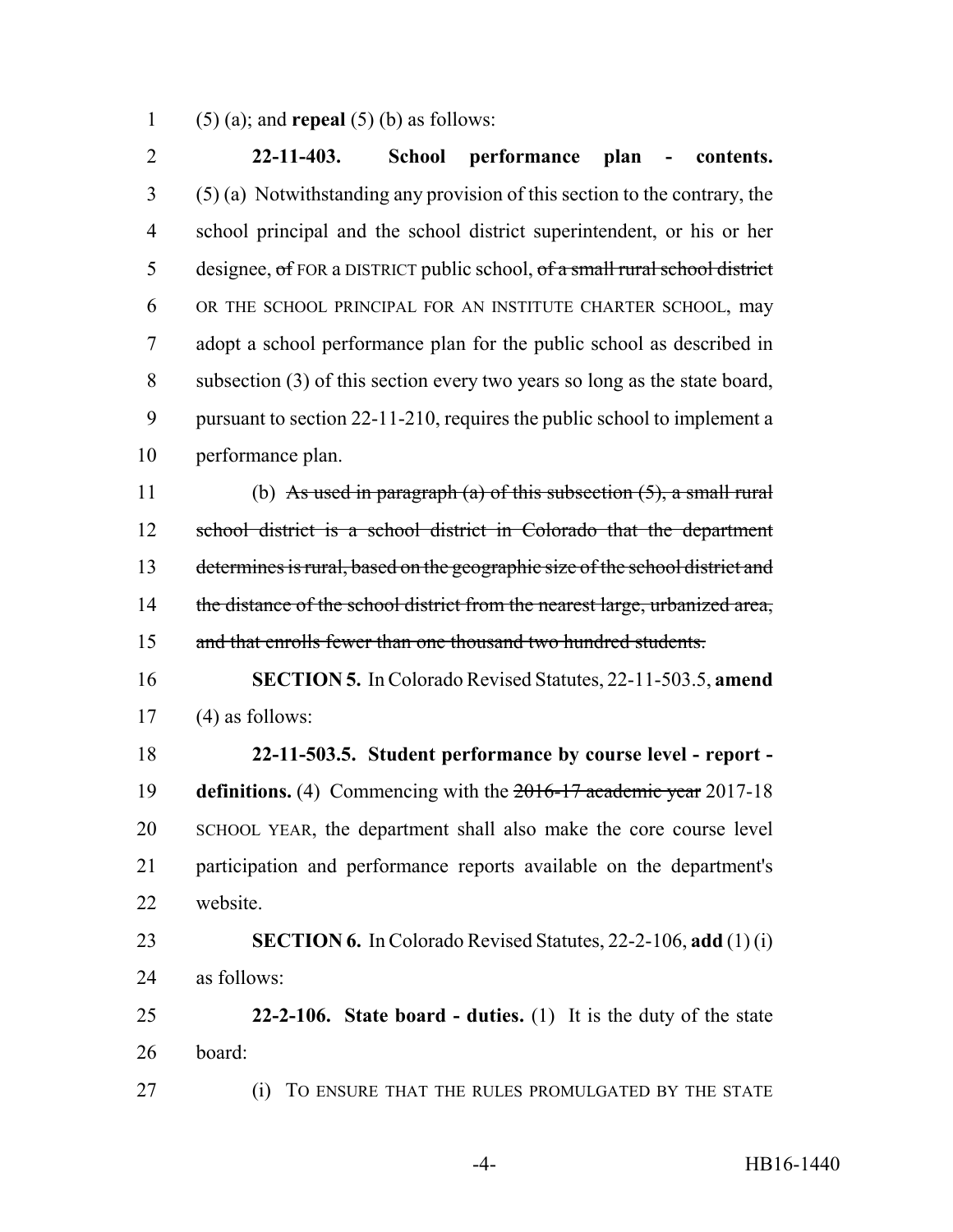BOARD AND THE POLICIES AND GUIDELINES ADOPTED BY THE DEPARTMENT PURSUANT TO THIS TITLE DO NOT IMPOSE AN UNDUE ADMINISTRATIVE OR FINANCIAL BURDEN ON SCHOOL DISTRICTS, CHARTER SCHOOLS, OR BOARDS OF COOPERATIVE SERVICES AND, WHEN APPROPRIATE TO AVOID IMPOSING AN UNDUE BURDEN, TO PROMULGATE RULES AND INSTRUCT THE DEPARTMENT TO ADOPT POLICIES AND GUIDELINES THAT SPECIFICALLY APPLY TO RURAL SCHOOL DISTRICTS, CHARTER SCHOOLS, AND BOARDS OF COOPERATIVE SERVICES, AS IDENTIFIED BY THE DEPARTMENT.

 **SECTION 7.** In Colorado Revised Statutes, 22-7-1211, **amend** (1) and (2) (c.5); and **add** (4) as follows:

 **22-7-1211. Early literacy grant program - created.** (1) There is hereby created in the department the early literacy grant program to 13 provide moneys MONEY to local education providers to implement literacy support and intervention instruction programs, including but not limited to related professional development programs, to assist students in kindergarten and first, second, and third grades to achieve reading competency. The state board by rule shall establish the application timelines and the information to be included in each grant application. A local education provider may apply individually or as part of a group of 20 local education providers. A rural school district that is a member of a board of cooperative services may seek assistance in writing the grant application from the board of cooperative services. A board of cooperative services may apply for a grant to provide instructional 24 support in literacy for small rural school districts as described in section  $25 \frac{22-11-303(4)(b)}{22}$ , that are members of the board of cooperative services. (2) The department shall review each grant application received

and recommend to the state board whether to award the grant and the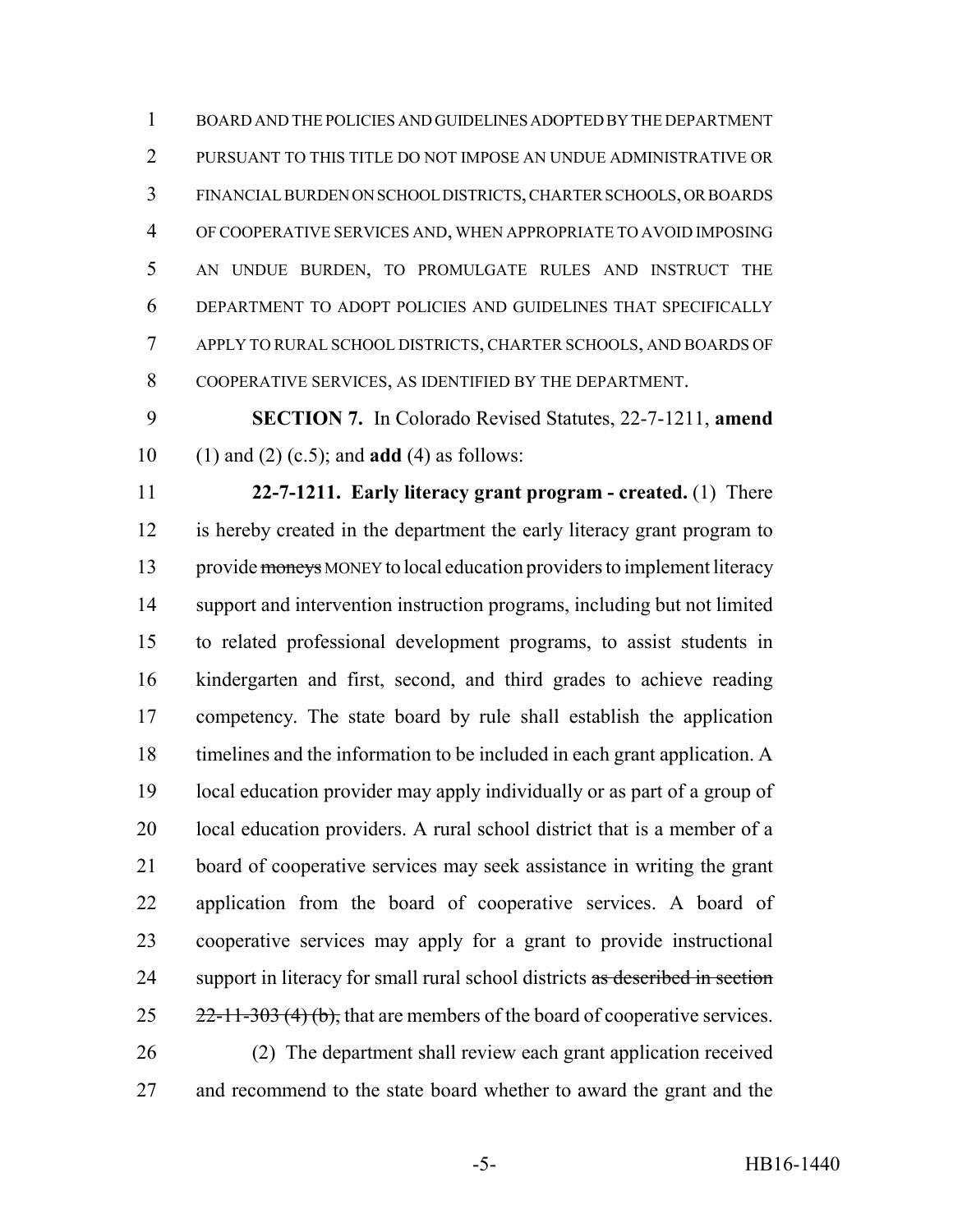duration and amount of each grant. In making recommendations, the department shall consider the following factors:

 (c.5) In the case of a board of cooperative services that applies for a grant to provide instructional support in literacy, the number of small 5 rural school districts, as described in section  $22-11-303$  (4) (b), the number of kindergarten and first-, second-, and third-grade students enrolled in the small rural school districts, and the resources available to the small rural school districts that will receive instructional support as a result of the grant;

 (4) FOR PURPOSES OF THIS SECTION, "SMALL RURAL SCHOOL DISTRICT" MEANS A SCHOOL DISTRICT IN COLORADO THAT THE DEPARTMENT OF EDUCATION DETERMINES IS RURAL, BASED ON THE GEOGRAPHIC SIZE OF THE SCHOOL DISTRICT AND THE DISTANCE OF THE SCHOOL DISTRICT FROM THE NEAREST LARGE, URBANIZED AREA, AND THAT ENROLLS FEWER THAN ONE THOUSAND TWO HUNDRED STUDENTS IN KINDERGARTEN THROUGH TWELFTH GRADE.

 **SECTION 8.** In Colorado Revised Statutes, 22-7-1210, **amend** 18 (5) (b) introductory portion and (5) (b) (III.5) as follows:

 **22-7-1210. Early literacy fund - created.** (5) (b) A local 20 education provider may use the per-pupil intervention moneys MONEY only as follows:

 (III.5) For a local education provider that is a small rural school 23 district as described in section  $22-11-303$  (4) (b) DEFINED IN SECTION 22-7-1211, to purchase from a board of cooperative services the services of a literacy specialist to provide educator professional development in 26 literacy and other support in implementing the requirements of this part 12; or